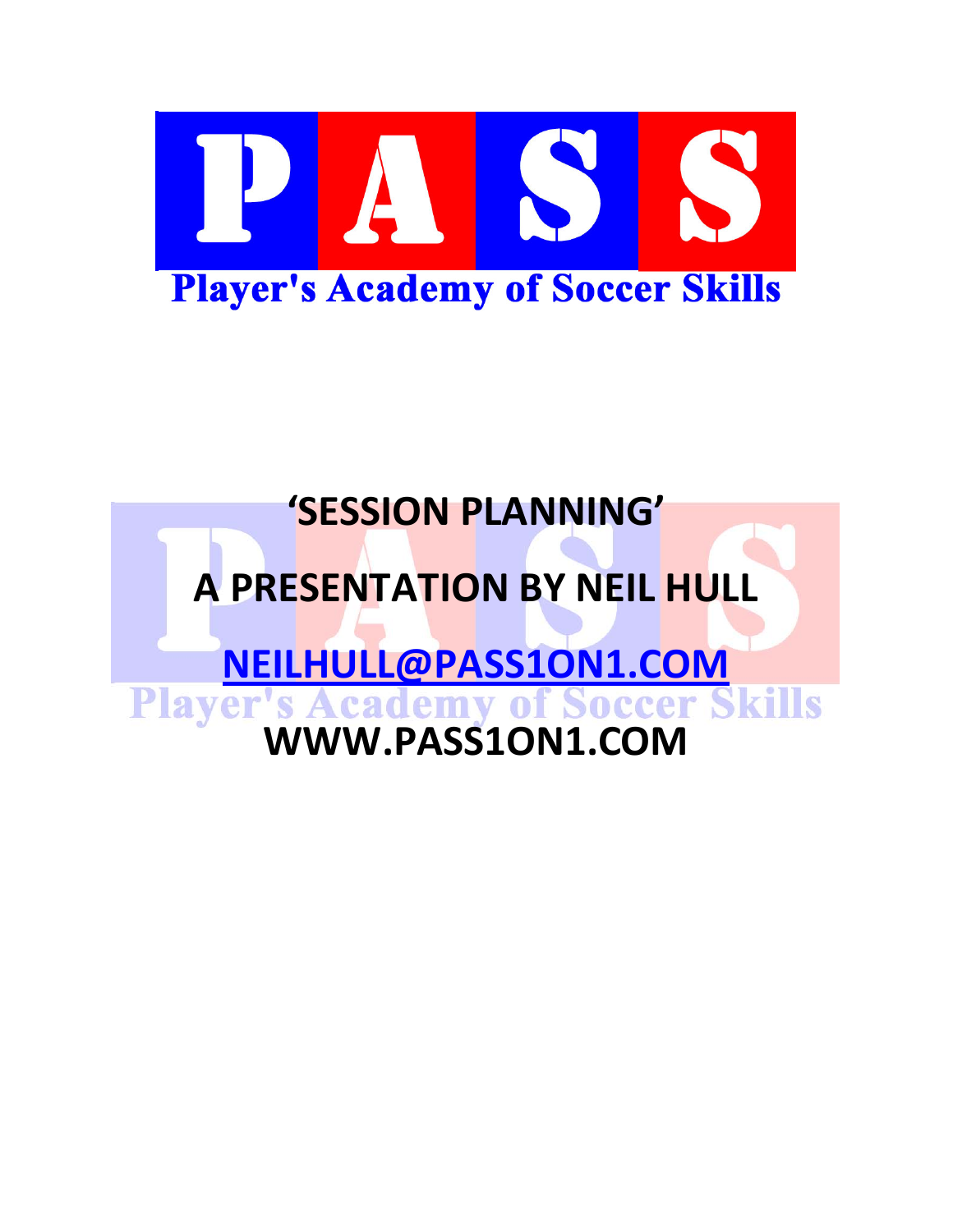#### *SPRING TRAINING PLAN FOR U15 GIRLS SOCCER TEAM.*

#### *Aims of the season.*

- *Educate the team in a 1-4-4-2 formation, with the ability to change to a 1-4-3-3*
- *Bring the defenders into the attack*
- *Teach zonal systems, with transition to a sweeping zone*
- *Improve set pieces, corners & throw ins*
- *Making the GK part of the defense*

#### *Warm Ups / Functional Drills*

- *Shadow play*
- *Pressure grids, pressure drills*
- *Gaining a set play*
- *Technical touch and surfaces*

#### *Imprinting a style of play.... Tactical and technical functional training*

- *Zonal defense with the possibility of a drop sweeper or using the GK as the sweeper…Emphasizing the role of 'total soccer'*
- *Defense and Gk reading the 'over the top' ball and anticipating*
- *Breaking out of defensive third to maintain possession into the middle third.*
- *Drifting midfield to leave weak side open and create pressure on the ball.*
- *Build up play in midfield*
- *Visual clues from our team*
- **•** *Transitioning the field, using the full width.* **y** Of Soccer Skills
- *Forwards making runs across the oppositions defense*
- *Steering opposition into pressure.*
- *Attacking runs off the ball*
- *Transitioning from attack to defense – Lines of confrontation*
- *Defensively tucking in behind the oppositions attack, dropping back to slow down the oppositions attack and keep the ball in front of our team, thus creating a 'wall' of players*

#### *Player's responsibilities*

- *Questions*
- *Transferring the coached game to the competitive game*
- *Leadership, 'eleven captains' reinforcing the game on the field*
- *Communication*
- *Fitness*
- *Commitment*
- *Reducing Individual errors. Do not give away possession*
- *Vision – Play with your head up*
- *Reading the game – Anticipating the opposition.*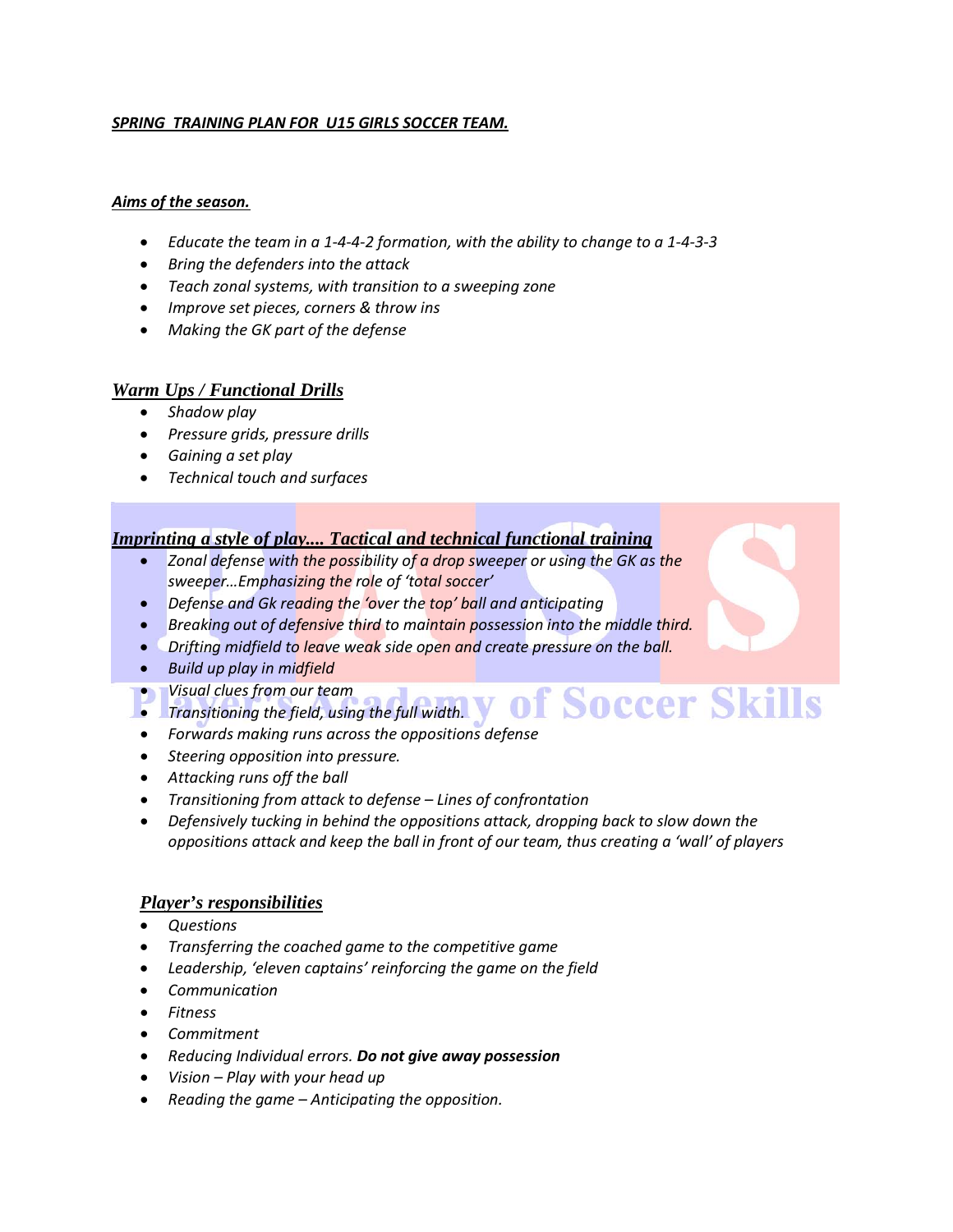

# **00 PASS Soccer Team**

| <b>Team Roster</b>             | <b>Emergency Contact</b>    | Phone<br><b>Number</b> | Email            |
|--------------------------------|-----------------------------|------------------------|------------------|
| Player 1<br>Player 2           |                             |                        |                  |
|                                | <b>COACHING STAFF</b>       |                        |                  |
| Name                           | Training                    | Phone<br><b>Number</b> | Email            |
| Neil Hull                      | <b>Director</b>             | 210 286<br>3070        | Pass@satx.rr.com |
|                                | <b>ADMINISTRATIVE STAFF</b> |                        |                  |
|                                |                             | Phone                  |                  |
| Name                           | Management                  | Number                 | Email            |
| <b>SPRING 2011 TOURNAMENTS</b> |                             |                        |                  |
| Tournament                     | Location                    | <b>Fields</b>          | Website          |
|                                |                             |                        |                  |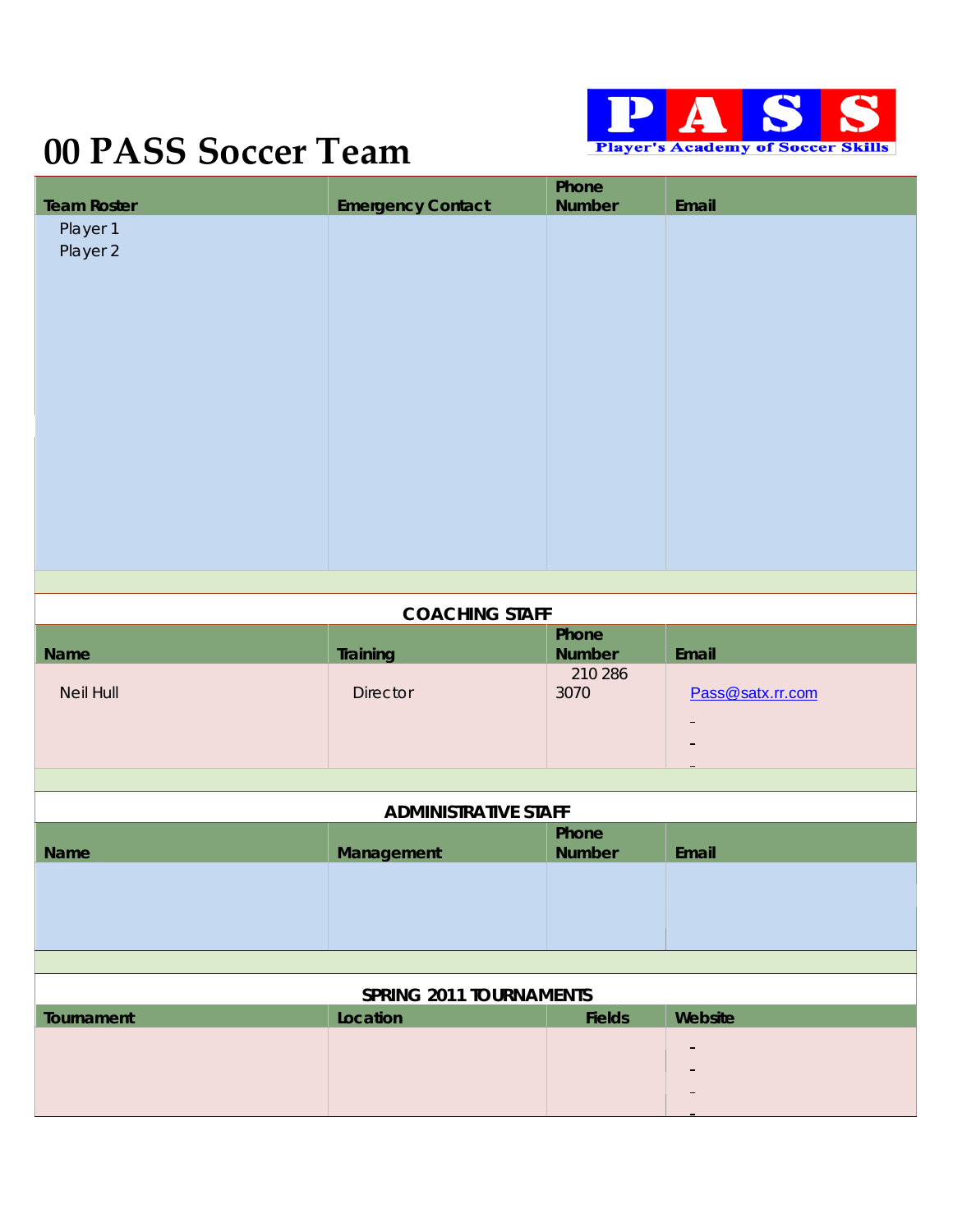| SPRING 2011 TRAINING PROGRAM |                                 |                  |                                         |
|------------------------------|---------------------------------|------------------|-----------------------------------------|
| Week                         | <b>Topic</b>                    | <b>Type</b>      | <b>Objective</b>                        |
|                              | Dribbling                       | Technical        | <b>Ball Confidence and Control</b>      |
| Pre-Season Camp<br>1         | Passing / Receiving             | Technical        | Passing / Receiving<br><b>Mechanics</b> |
|                              | Restarts/Set Pieces             | Tactical         | Understanding                           |
|                              | Shooting / Finishing            | <b>Technical</b> | <b>Proper Shooting Mechanics</b>        |
| $\overline{2}$               | Speed Dribbling 1               | Technical        | Running with the Ball                   |
|                              | 1v1 Individual Attacking        | <b>Technical</b> | <b>Beating an Opponent</b>              |
| $\mathbf{3}$                 | <b>Short Passing</b>            | Technical        | Pace and Accuracy                       |
|                              | 2v1 Support                     | Tactical         | <b>Angle and Distance</b>               |
|                              | Open Session                    |                  |                                         |
| $\overline{4}$               | 1v1 Individual                  |                  |                                         |
|                              | Defending                       | <b>Tactical</b>  | <b>Angle and Distance</b>               |
| 5                            | Turning with the ball           | Technical        | Individual Technique                    |
|                              | <b>Combination Play</b>         | Functional       | Recognize when to combine               |
|                              | <b>Block Tackle</b>             | Technical        | <b>Proper Mechanics</b>                 |
| 6                            | Defending (Pressure /<br>Cover) | <b>Tactical</b>  | When and how to win ball                |
| 7                            | Open Session                    |                  |                                         |
|                              | Speed of Play                   | <b>Tactical</b>  | Process of thinking ahead               |
| 8                            | Receiving Air Balls             | Technical        | Proper Mechanics (Instep)               |
|                              | Transition                      | Tactical         | <b>Attacking to Defending</b>           |
| 9                            | ** SPRING BREAK**               |                  |                                         |
| 10                           | Short, Short, Long              | Technical        | Pace and <b>Accuracy</b>                |
|                              | <b>Defending Set Pieces</b>     | Functional       | Setting up a Wall                       |
| 11                           | Long Distance Shooting          | Technical        | Strength and Power                      |
|                              | <b>Finishing (Combination)</b>  | <b>Tactical</b>  | <b>Creating Goal Scoring</b>            |
|                              | Passing w/Outside of Foot       | Technical        | Bending the Pass                        |
| 12                           | <b>Possession (Small Group)</b> | <b>Tactical</b>  | Keep the Ball Collectively              |
|                              | Open Session                    |                  |                                         |
| 13                           | <b>Reading the Game 1</b>       | <b>Tactical</b>  | Knowing the options                     |
|                              | Finishing (Volleying)           | Technical        | Proper Mechanics (Instep)               |
| 14                           | <b>Reading the Game 2</b>       | <b>Tactical</b>  | <b>Recognizing Visual Cues</b>          |
|                              | <b>Attacking Heading</b>        | Technical        | To Score To Pass                        |
| 15                           | <b>Crossing and Finishing</b>   | Functional       | Near and Far Post Runs                  |
|                              | Defensive Heading               | Technical        | Clearing out of the Box                 |
| 16                           | Defending (Balance)             | <b>Tactical</b>  | <b>Track Players Making Runs</b>        |
|                              | Receiving Air Balls             | Technical        | Proper Mechanics (Chest)                |
| 17                           | Counter-Attack                  | Tactical         | <b>Finding the Deepest Player</b>       |
| 18                           | Open Session                    |                  |                                         |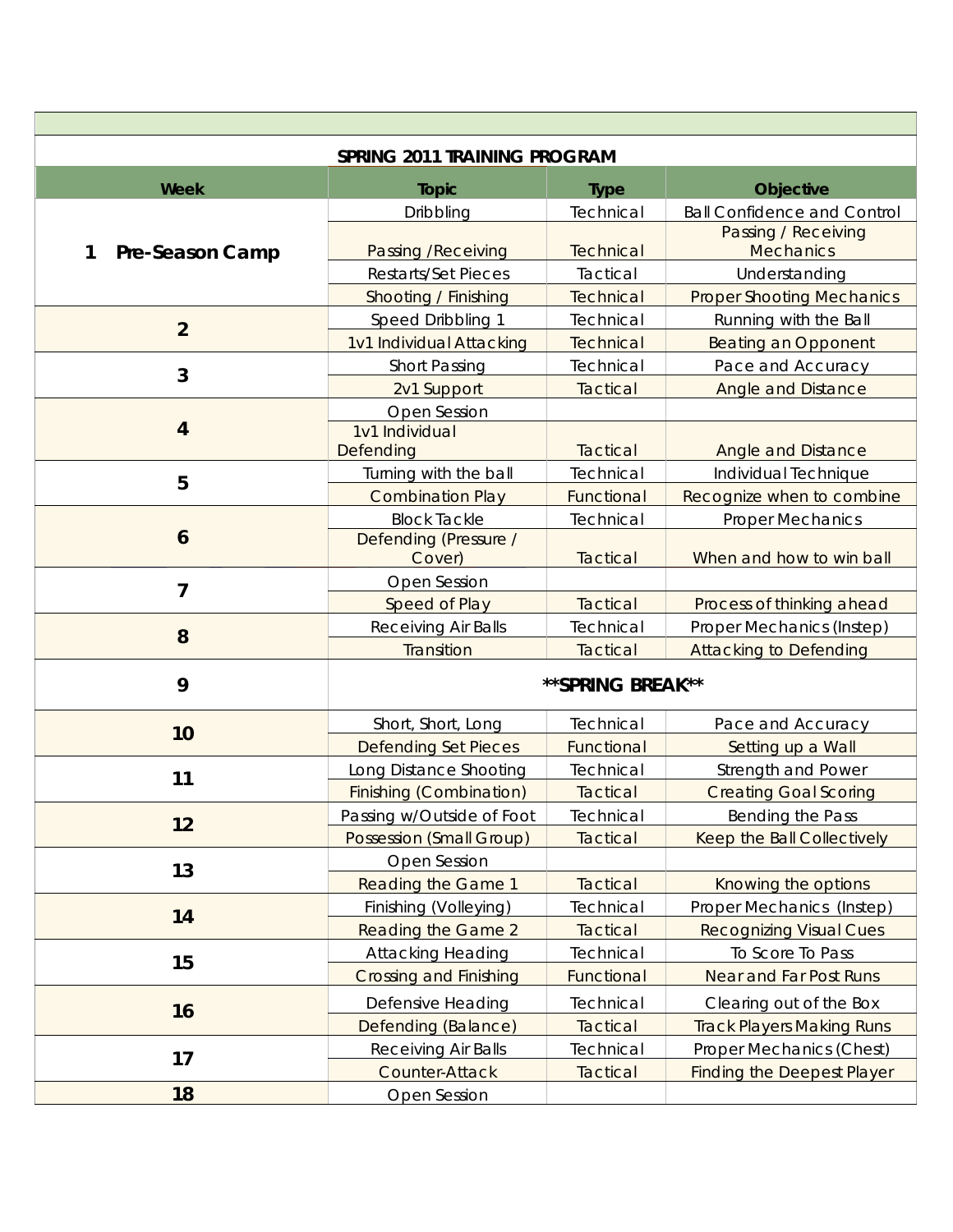|                              | Attacking (Unbalancing)     | Tactical   | Playing off the ball                 |
|------------------------------|-----------------------------|------------|--------------------------------------|
| 19                           | Shooting (Inside Foot)      | Technical  | Bending w/Inside of Foot             |
|                              | <b>Executing Set Pieces</b> | Functional | <b>Scoring Direct/Indirect Kicks</b> |
| 20                           | **SELECT TRYOUTS**          |            |                                      |
| <b>Catch Them Being Good</b> |                             |            |                                      |

# **Time Sensitive Practice Schedule**

**Practice Planner 6:00pm – 6:10pm Ball Mastery** *(Warm up and Individual Ball Work)* Exercise 1 thru 4 (Coerver Coaching) **6:10pm – 6:20pm Fun Games** *(Create a positive working atmosphere)* Freeze Tag**/**It □ Group Dribbling **□ Knockout** □ Follow the leader **6:20pm – 6:28pm Speed (***Train for speed with and without the ball)* □ Exercise 1 thru 6 (Coerver Coaching) **Soccer Skills** OH **6:28pm – 6:30pm (***Water Break)* **6:30pm – 6:48pm Passing and Receiving (***Building Block of Coerver Pyramid***)** □ Exercise 1 thru 6 (Coerver Coaching) □ Exercise 1 thru 6 (Coerver Coaching) or **6:30pm – 6:48pm 1v1 Attacking (***Introduce the move in a no-pressure context***)**  $\Box$  Move 1 – Inside Cut □ Move 2 – Outside Cut **6:48pm – 6:58pm Finishing (***Incorporate 1v1 move with finishing exercise***)**

□ Exercise 1 thru 10 (Coerver Coaching)

**6:58pm – 7:00pm** *(Water Break)*

# **7:00pm – 7:25pm Small Sided Games (***Encourage players to use their skills***)**

30x40 yard area

- $\Box$  4 goal game
- **7:25pm – 7:30pm Sprint (***An uplifting way to end practice***)**
- □ Speed Competition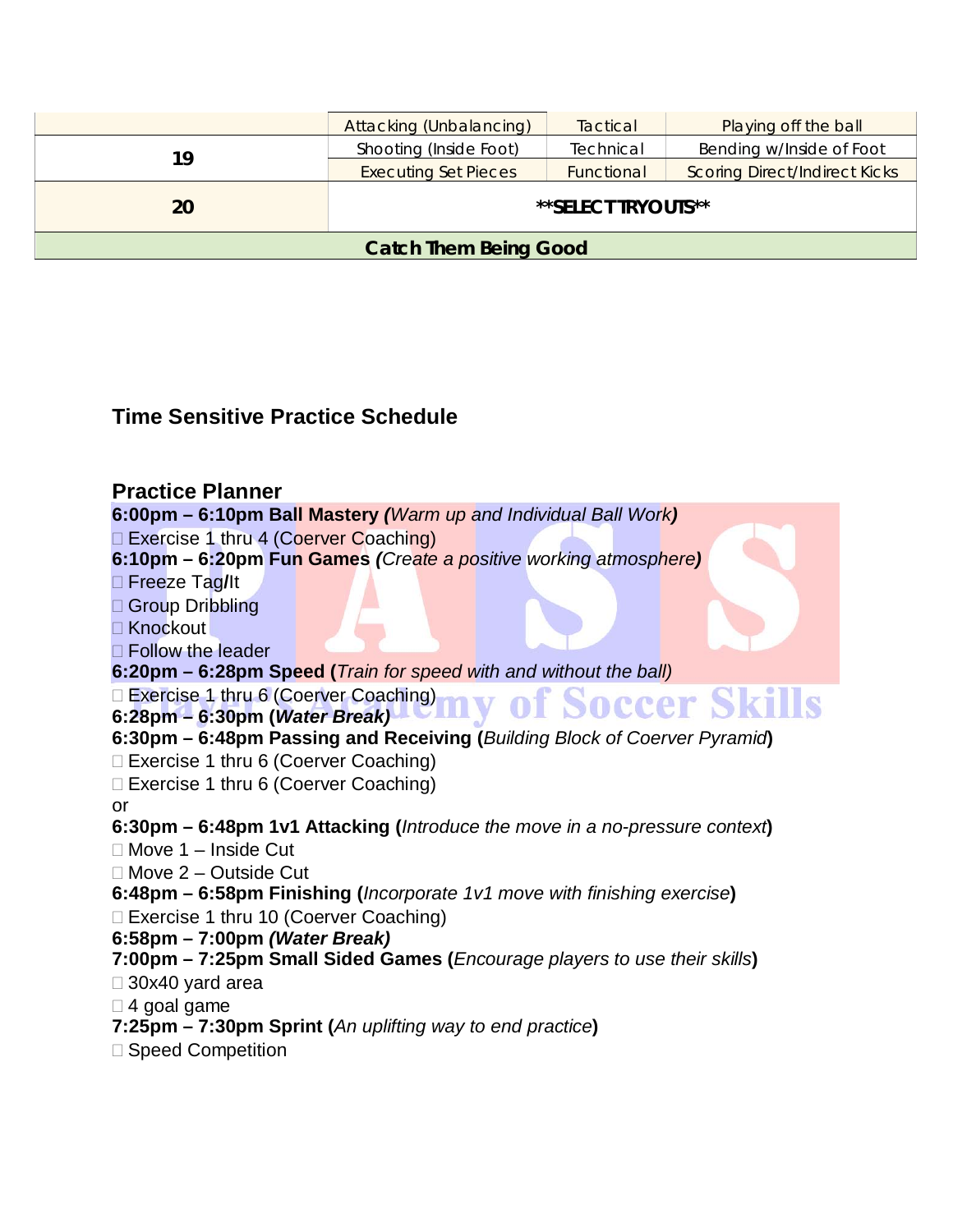# **Example of a Developmental Based Training Plan For U 10 - U12**



| Week           | <b>Type</b>         | <b>General Topic</b><br><b>Covered</b>           | <b>Topic/Assessment</b>                           |
|----------------|---------------------|--------------------------------------------------|---------------------------------------------------|
| 1              | Technical/Intensive | Coerver Pyramid                                  | Ball Mastery/Moves 1v1+                           |
|                | Tactical/Extensive  | Principles of Attack                             | Penetration/SSG (Small Sided Games)               |
| $\overline{2}$ | Technical/Intensive | <b>Coerver Pyramid</b>                           | Ball Mastery/Moves 1v1+                           |
|                | Tactical/Extensive  | Principles of Attack                             | Penetration                                       |
| $\overline{2}$ | Technical/Intensive | Coerver Pyramid                                  | Ball Mastery/Moves 1v1+                           |
|                | Tactical/Extensive  | Principles of<br>Attack/Possession               | Penetration/Support                               |
| 4              | Technical/Intensive | <b>Coerver Pyramid</b>                           | Receiving and Passing                             |
|                | Tactical/Extensive  | Principles of<br>Attack/Possession               | Penetration/Support                               |
| 5              | Technical/Intensive | Coerver Pyramid                                  | Receiving and Passing                             |
|                | Tactical/Extensive  | Principles of<br>Attack/Possession               | Penetration/Support/Width/Mobility                |
| $6\phantom{1}$ | Technical/Intensive | Coerver Pyramid                                  | Receiving and Passing                             |
|                | Tactical/Extensive  | Principles of<br>Attack/Possession               | Penetration/Support/Width/Mobility                |
| $\overline{7}$ | Technical/Intensive | Coerver Pyramid                                  | Finishing                                         |
|                | Tactical/Extensive  | Principles of<br><b>Attack/Possession</b>        | Penetration/Support/Width/Mobility                |
| 8              | Technical/Intensive | Coerver Pyramid                                  | Finishing                                         |
|                | Tactical/Extensive  | <b>Principles of</b><br><b>Attack/Possession</b> | Penetration/Support/Width/Mobility/Creati<br>vitv |
| 9              | Technical/Intensive | Coerver Pyramid                                  | Group Play/Finishing                              |
|                | Tactical/Extensive  | Principles of<br>Attack/Possession               | Penetration/Support/Width/Mobility/Creati<br>vitv |
| 10             | Technical/Intensive | Coerver Pyramid                                  | <b>Group Play/Finishing</b>                       |
|                | Tactical/Extensive  |                                                  | Penetration/Support/Width/Mobility/Creati<br>vity |
| 11             | Technical/Intensive | <b>Coerver Pyramid</b>                           | Group Play/Finishing                              |
|                | Tactical/Extensive  |                                                  | Penetration/Support/Width/Mobility/Creati<br>vity |
| 12             | Technical/Intensive | Coerver Pyramid                                  | Choice                                            |
|                | Tactical/Extensive  |                                                  | Penetration/Support/Width/Mobility/Creati<br>vity |
| 13             | Technical/Intensive | Coerver Pyramid                                  | Choice                                            |
|                | Tactical/Extensive  |                                                  | Penetration/Support/Width/Mobility/Creati<br>vity |
| 14             | Technical/Intensive | Coerver Pyramid                                  | Choice                                            |
|                | Tactical/Extensive  |                                                  | Penetration/Support/Width/Mobility/Creati<br>vity |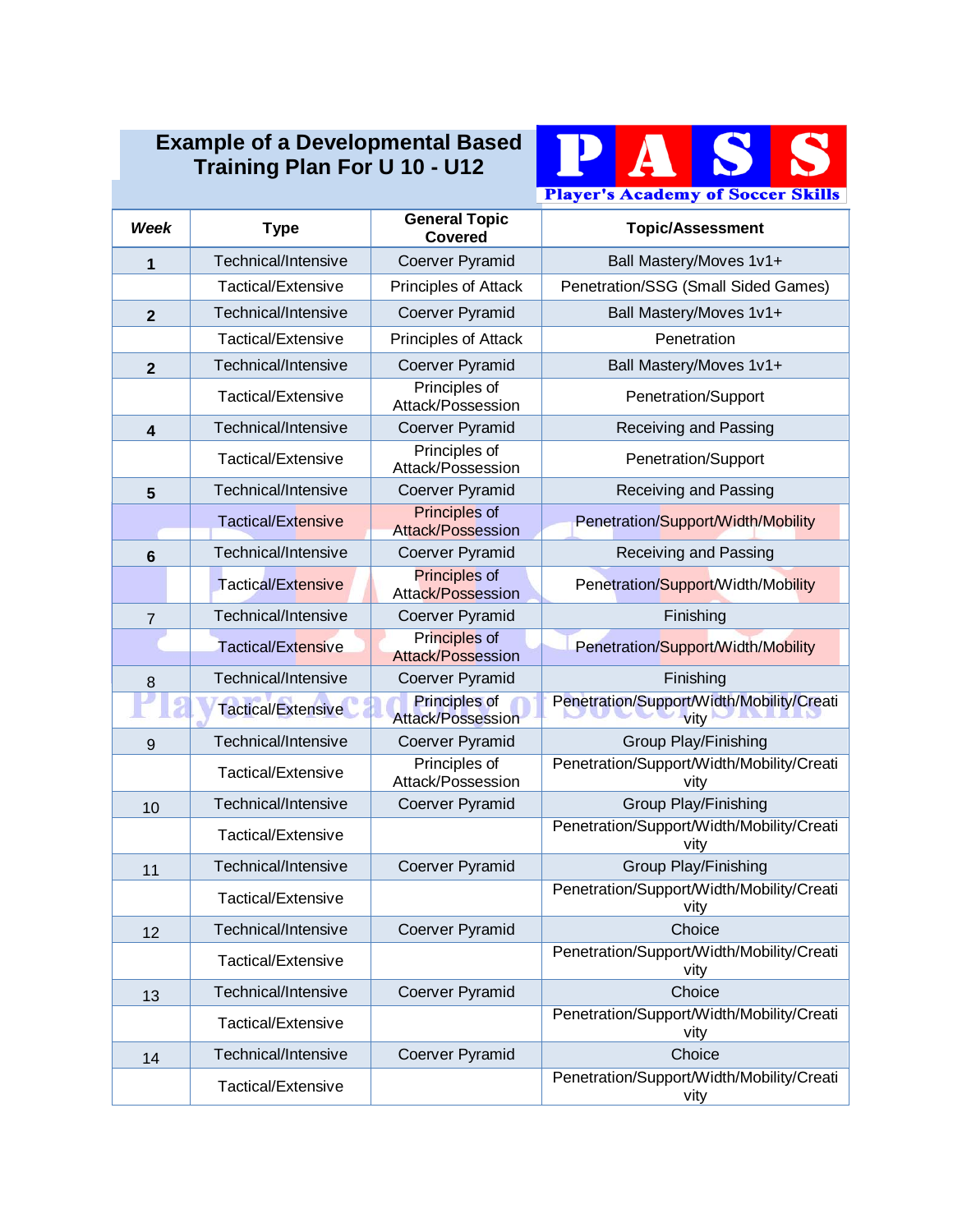| 15 | Technical/Intensive | Coerver Pyramid |                                                   |
|----|---------------------|-----------------|---------------------------------------------------|
|    | Tactical/Extensive  |                 | Penetration/Support/Width/Mobility/Creati<br>vity |
| 16 |                     |                 |                                                   |
|    |                     |                 |                                                   |
| 17 |                     |                 |                                                   |
|    |                     |                 |                                                   |

#### **The Soccer Coach as a "Facilitator" By Neil Hull**

*The article has recently been published in National Journals and websites please feel free to read and implement ideas, but if copied or distributed retain credit to the author. For more information: [www.pass1on1.com](http://www.pass1on1.com/) or e mai[l neilhull@pass1on1.com](mailto:neilhull@pass1on1.com)*

What is a 'Facilitator'? The dictionary describes it as: A person responsible for leading or coordinating the work of a group: To make easy or easier: Somebody who makes progress easier.

How do these definitions transfer into our environment of coaching of soccer? What exactly are we, as coaches, trying to facilitate: Enviroment, players, philosophies, tactics, techniques, emotions? The list, as I hope to cover, branches out from a root foundation of organization to the fruit of specific needs of the individual player. Another question maybe we should look at: While the coach is facilitating his team/players who is facilitating him/her, or possibly, now the word at a higher level could align itself Л DUC with organization/coaching direction or management?

As covered in the NSCAA's curriculum at the Parent, State and Regional levels, facilitation is a topic, possibly, requiring a little expansion from its sketch map orientation to its overlapping brush strokes, completing a schematic coaching picture.

Addressing the needs of five to eight year old players in teams, recreation programs, or academies is vital to the growth and development with in the game. As Bill Beswick, a world-class sports psychologist working with the English National team, states 'it is important to build the complete player, technically, tactically, psychologically and emotionally'. All this for a five year old, why not let him just play? That is exactly, in my opinion, what we should do. The game is the teacher. Although behind the scenes, the educated coach has facilitated the training session perfectly, allowing the training session to be the educational factor in developing the player cognitively as well physically. Thus, it has been created to meet the teaching demands of the game, not just thought about it in the car on the way to training, then pinged off the cuff, benefiting no one, except maybe the bank manager! Do you know any of these? The educated coach has thought out his session, planned, coordinated it, so the training itself becomes the coach. This is not stating the session has to be rigid, because as we all can appreciate, once the first bullet has been fired the battle can change, and we, as coaches, have to be able to adapt.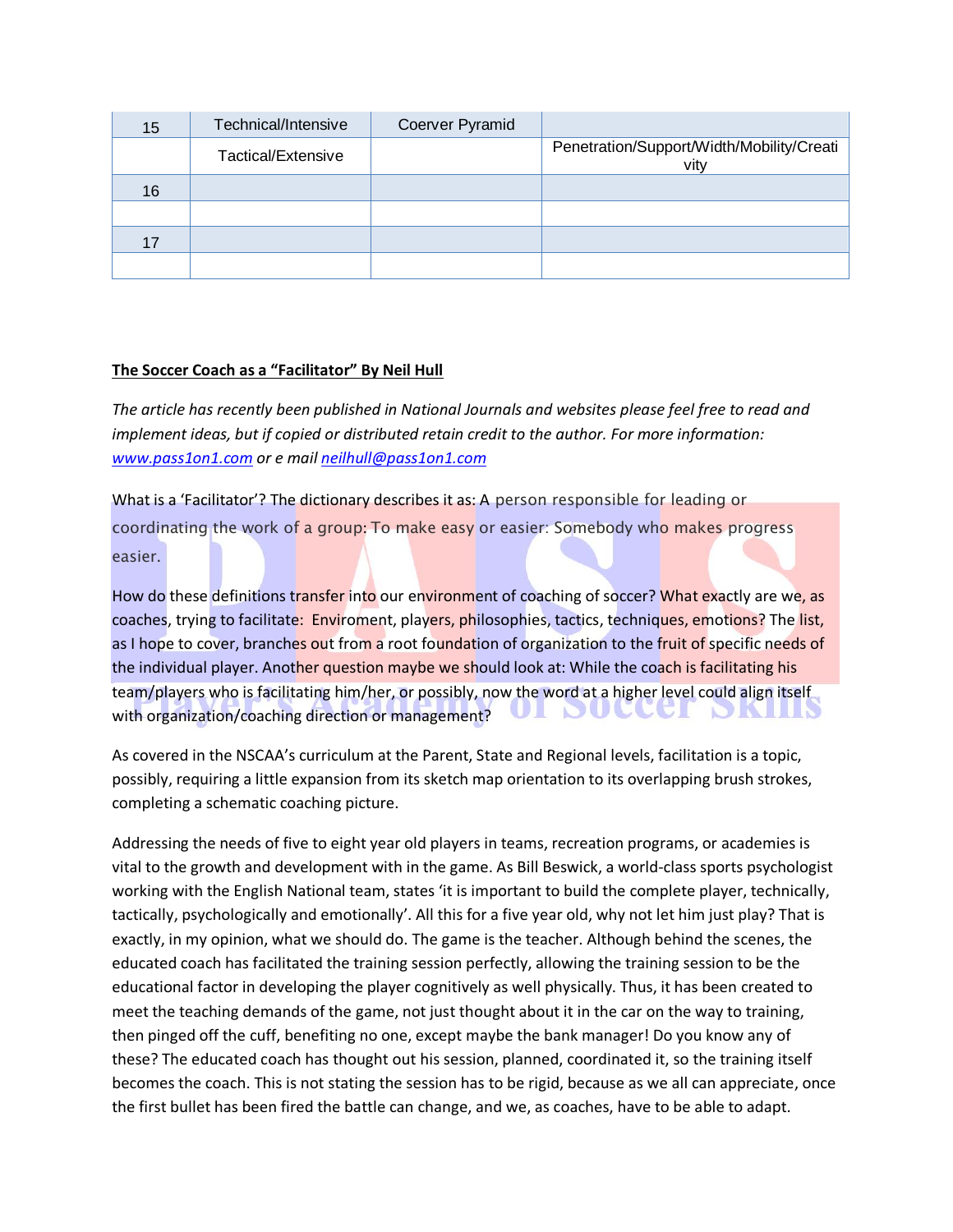I think we all know and understand how difficult, on occasion, it can be to teach five year olds, what's the answer? One answer might be to stop directly teaching them and let them learn socraticaly, from the session. As the coach, you remain on the outside creating the flow and allowing maximum activity whilst in the session; your facilitation has created a learning environment, increasingly becoming a tool of self-teaching.

Let me explain further offering examples. We have a group of six year olds working on trapping and controlling the ball. How do we as a coach facilitate this practice to create success, teaching advancement in the technical, tactical, psychological and emotional areas, advancing the complete player? With out continually stopping and starting the session: Thus removing the 'fun factor' from their game. Facilitation and planning at this level is a major factor. The session should be based on fun activities, or the focus will be lost and players will be building mud pies rather than the foundations of their careers!

Whilst at the NSCAA's convention this year, I was fortunate enough to attend a Coerver sponsored session coached by Charlie Cooke, head of Coerver USA as well as many others from coaches like Gerald Huiller (Liverpool & Lyon) and Steve Mclaren (England & Manchester United). Many of the areas I am going to discuss naturally fell into place because of experience and continual repitition of a proven, wellfacilitated coaching methodology. To the average coach watching, he or she witnessed flow, and the continual challenging development of a technical skill, but what facilitated this?

To plan the session, build it with the end in mind. According to Beswick he has four factors that create the total player, Technical, Tactical, Psychological (mental) and emotional how about using these as building blocks when facilitating the session.

Technically the session starts with a fun game that creates masses of repetition, enjoyment and sets the mood for the session on the chosen technique. Ideally, each player has his own ball. An idea here might be something like 'King of the ring'. I think we all know that one! If this game is reinforced with the topic of dribbling in mind, correctly facilitated, it will become a teaching tool in its self. Not only reinforcing dribbling skills but also synergistic skills like shielding change of direction/speed, ability to attack space etc. These supporting skills all assist in developing the complete player to dribble the ball with confidence under increasing pressure. Meanwhile the young player is only having fun, enjoying dribbling!

Tactically: We bring another player in to the technical game working off the ball. Now allowing for tactics, how to get the ball from one player to another. Now it might become 'pairs: King of the Ring', keeping it simple. This is generally not expressed or explained to our six year olds, just directed, after all they are just playing soccer via a fun game! Nevertheless, the coach knows they are developing first touch, close ball control, shielding, passing, etc. Why? Because this is how the session has been facilitated and designed. Very little if no coaching has arisen the six year olds are just playing!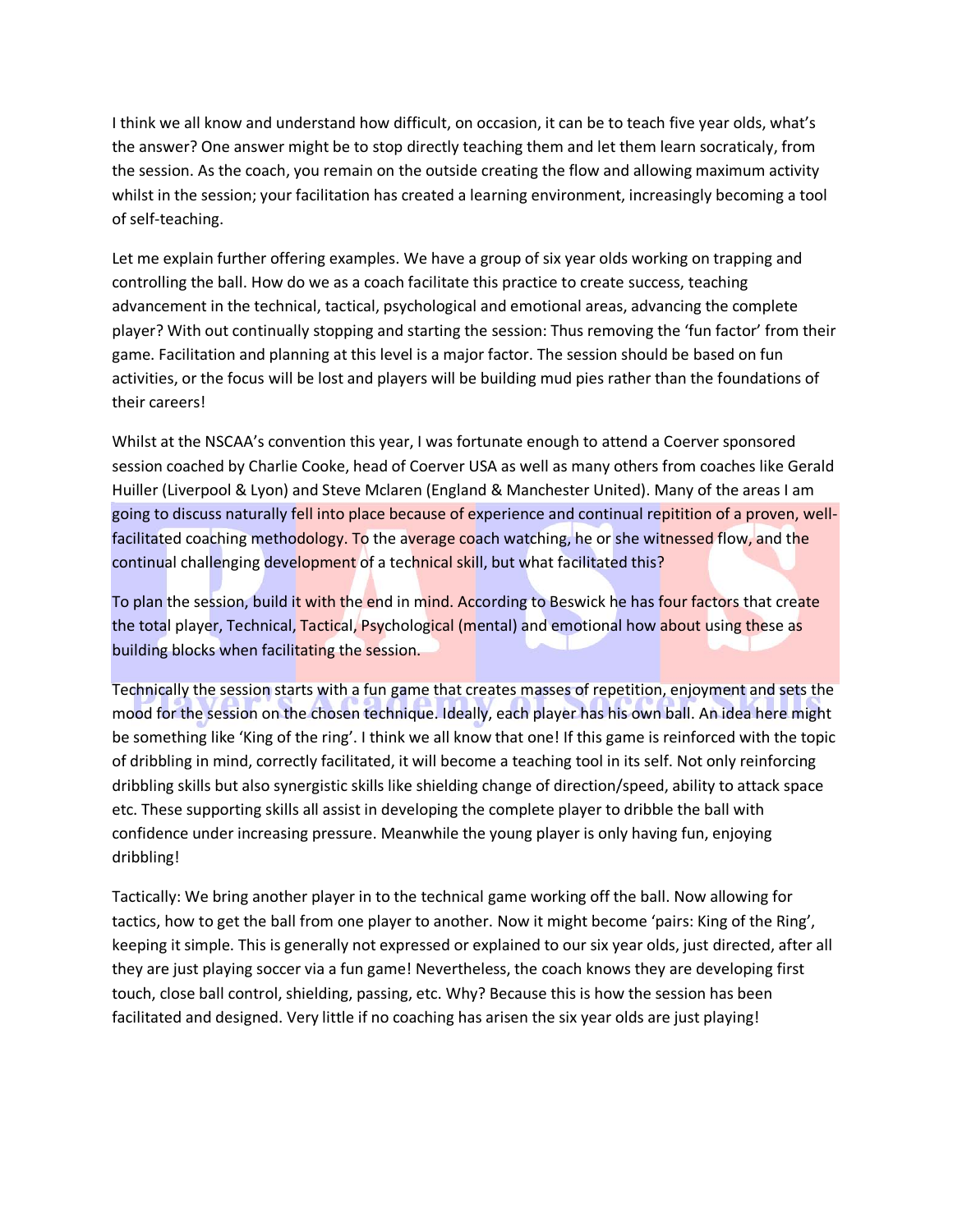Psychologically: When the players arrive at the field they see it all set out for them, what was once a pasture is now their training ground, a challenge to figure out what the practice will be. Well organized, their coach is dressed correctly and their 'mind set' is created immediately with a fun game to get them in the sprit of the session, the emphasis is based on the excitement and self-competition of the intro game, not the coach coaching. The most VITAL aspect of facilitation is choosing the correct games so they are 'self teachers'. The game is selected so it can assist in clearing self-doubt and the talent can emerge. The biggest ceiling on talent is self-belief; this self-belief is built by achievement (Beswick). This is where age dependent or conditioned games are the cognitive challenge for the coach creating environments perfected to the level of players being coached. The same game can be used for a five or a fifteen year old, the difference being the name ('monkey in the middle' as opposed to 'keep away'), speed, intensity and the application and coaching direction of the chosen game. Opening up the door to the mind, body and intrinsic motivation of the player, offering them a bridge instead of a vortex. Choosing the correct age specific technical, tactical and physical progressions in the facilitation of the coaching session is the key.

Emotional. This can be referred to the sprit or the heart, emotions can run wild in an under six session, but we are looking to facilitate the session correctly to create an environment of enthusiasm, and developmental learning and individual feedback. Anson Dorrance speaks of his warm up techniques for his successful women's teams at the college level. The first 5-10 minutes of his warm up is dedicated to just letting the players sit and chat or gossip about their days. He does not involve himself or his coaching staff. Just lets the girls get on with it! From here the session starts, he has their attention and theirs his. Possibly, if this did not happen, they would talk through his warm up and he would loose the teaching moments via distraction. He probably facilitates his time accordingly and brings them, the team, out early or runs the session late to allow this social environment to exist, but this has all been calculated in his prior planning and preparation, developed from years of experience.

**TEXTULE** 

This experience of facilitation with the younger players is a process the coach carries with him or her into all the older age groups. To co ordinate the group/team correctly is setting them up for success just by the style of the session. Outside of coaching methods, via systems like rehearse, replay, restart, the sessions ethos has developed cognitively as well as the maturing players. Facilitation is a huge asset that a coach with natural ability or a depth of experience brings to the field. An asset that we in the educational fields should be looking to reinforce at all opportunities. If we are in charge of the team as a parent or younger coach gaining experience, facilitation, in my opinion, is more important that trying to teach technically. If a training session is facilitated correctly, it will determine the outcome and advance the teams learning environment.

**A** 

Finally, just for thought, an article I recently read in the FA coaching Journal about athletic development: It takes 10000 hours of practice to create a world-class athlete. Whether a swimmer, gymnast or soccer player. In our case, this means roughly means 3 hours practice a day, 7 days a week, 52 weeks a year, for a period of 10 years; age 6-16 as an example. Hopefully just from this study if a player wishes to play at the highest levels, ineffective facilitation is counter productive to his or her dreams, and with out dreams, sometimes all we have left are nightmares!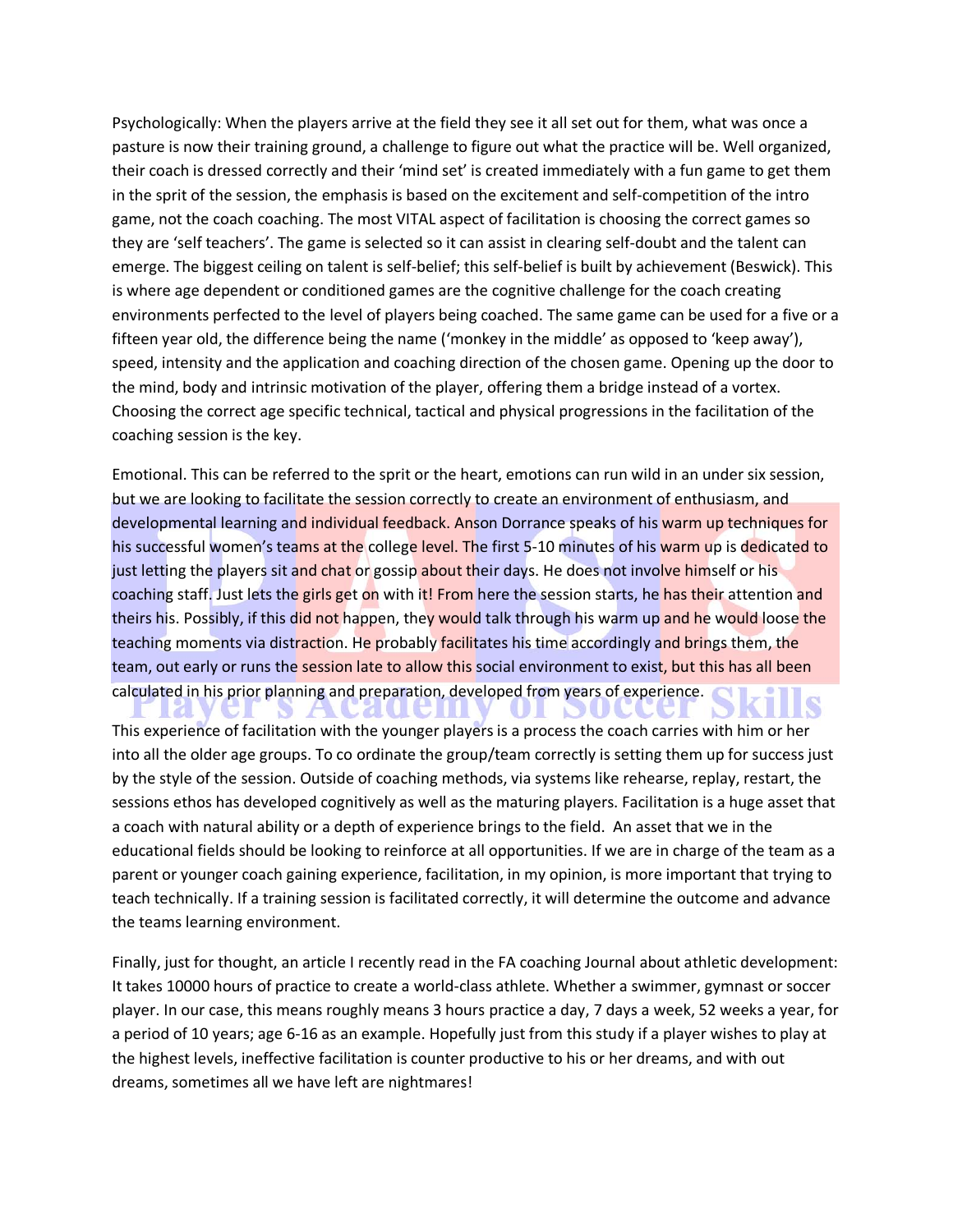# **[The Secret of Planning –](http://keeptheball.wordpress.com/2010/03/22/the-secret-of-planning-part-1/) part 1**

Posted March 22, 2010 by Admin in [Coach Education.](http://en.wordpress.com/tag/coach-education/) Tagged: [planning,](http://en.wordpress.com/tag/planning/) [pre season,](http://en.wordpress.com/tag/pre-season/) [Roger](http://en.wordpress.com/tag/roger-wilkinson/)  [Wilkinson.](http://en.wordpress.com/tag/roger-wilkinson/) [Leave a Comment](http://keeptheball.wordpress.com/2010/03/22/the-secret-of-planning-part-1/#respond)

This latest post addresses one of the hardest yet most vital elements of coaching – developing a game style. This article is brought to you in 4 parts. The article will take you on a journey that will give you the understanding to develop a unique game style for your team!

## **The Secret of Planning – Part 1.**

## **By Roger Wilkinson**

Planning Step 1 – The Playing vision

"*Great coaches always have a picture in their minds of how they want their team to play",* Vince Lombardi.

No meaningful coaching can take place, with players of ANY age unless the coach has a clear vision of his game style. The coach is like a driver setting off on a coaching journey, they must know where they want to finish up. You cannot coach a 5-year-old if you do not have a clear idea of how you want them to play when they are 25!

In soccer we have many examples of coaches who have created successful teams and have changed the way the game is played because they understood the importance of creating a game style. Helmut Schoen the German national coach in the 60's and 70s produced a style full of athleticism, skill and innovative positional play by changing the role of the sweeper from a destructive to a constructive player. Schoen's vision produced the game style that ensured German International success over a long period of time because it gave SIGNPOSTS to grassroots coaches in Germany to produce the skill and tactical acumen in their young players to make them successful at a later age.

A game style is NOT a playing formation. Brazil have won the World Cup 5 times since its inception, during that time they have changed their formation a number of times from 4-2-4 to 4- 4-2 to 4-3-3 but always their game style (with slight variations) has remained constant.

Rinus Michel's the Dutch national coach in the 70's and 80's had a playing vision entitled. Total Football. Michel's based his game style on individualism and high level skill allied to clever player rotation. Michel's' work elevated the Dutch, a relatively small nation, to one of the power houses of World and European football. Just as significant was the way the Louis van Gaal the first team manager at Ajax Football Club extended and adapted Michel's vision at club level. Van Gaal recognized that the most important team coaches at the club were the JUNIOR and YOUTH coaches. He ensured they fully understood the first team game style and they were set to work to produce a conveyor belt of young players who eventually played successfully for Ajax and Holland.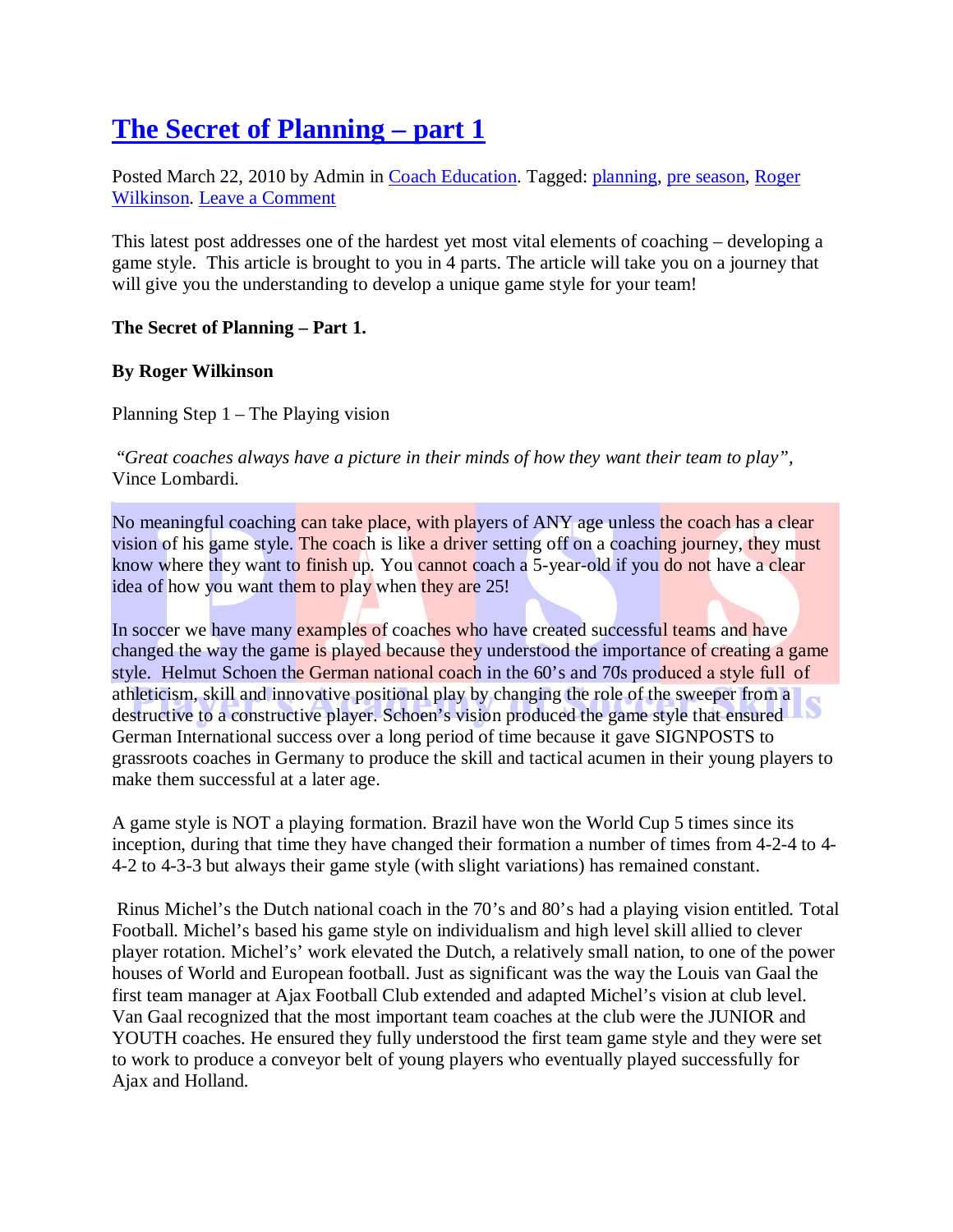The visionary coach can be working at any level.

At Crystal Palace in the 80's the youth coach John Cartwright developed a game style based on high individualism combined with clever tactical play and his young players provided the base for Palace's most successful era. The young first team were labelled "the Team of the Eighties". More importantly Cartwright developed a coaching methodology used by all development coaches at the club based on a street football-chaos learning programme supported by tactical input. This methodology produced natural players at all ages that could con join with their team mates.

So, the message for all coaches is this:

## **THE CRUCIAL FIRST STEP IS TO DEVELOP A PLAYING VISION – A GAME STYLE.**

**How does a coach develop their playing vision?** To simplify the answer to this question break it into 2 parts:

1. Watch great teams play, Brazil, France, Holland, Argentina, German, Barcelona, Manchester Utd, Bayern Munich, Arsenal who have a recognizable style of play.

2. Study their team play and break it down into the general elements of their play. For example look for these aspects:

When in possession: How do they keep possession? When do they play long and when do they work through the thirds? How do they go forward? How do they utilize space at the back, in midfield, up front and in wide positions? How do they work in the top third to create finishing opportunities? How clinical and sophisticated is their finishing in the air and on the ground?

**When out of possession:** How do they win the ball back both as individuals and as group of players? What parts of the field do they pressurize the ball? Do they maximize attacking opportunities on regaining possession?

**Set Plays:** How effective are they with attacking set plays? How do they defend against opposition set plays?

From this research the coach can select and prioritize the key elements they want in their playing philosophy/game style and put them in an order of priority. The breakdown of key elements could look like this:

Here we give example of the first stage. It is important to emphasize that the philosophy/game style is unique to each coach. This is an example of one coaches planning:

## **General Components**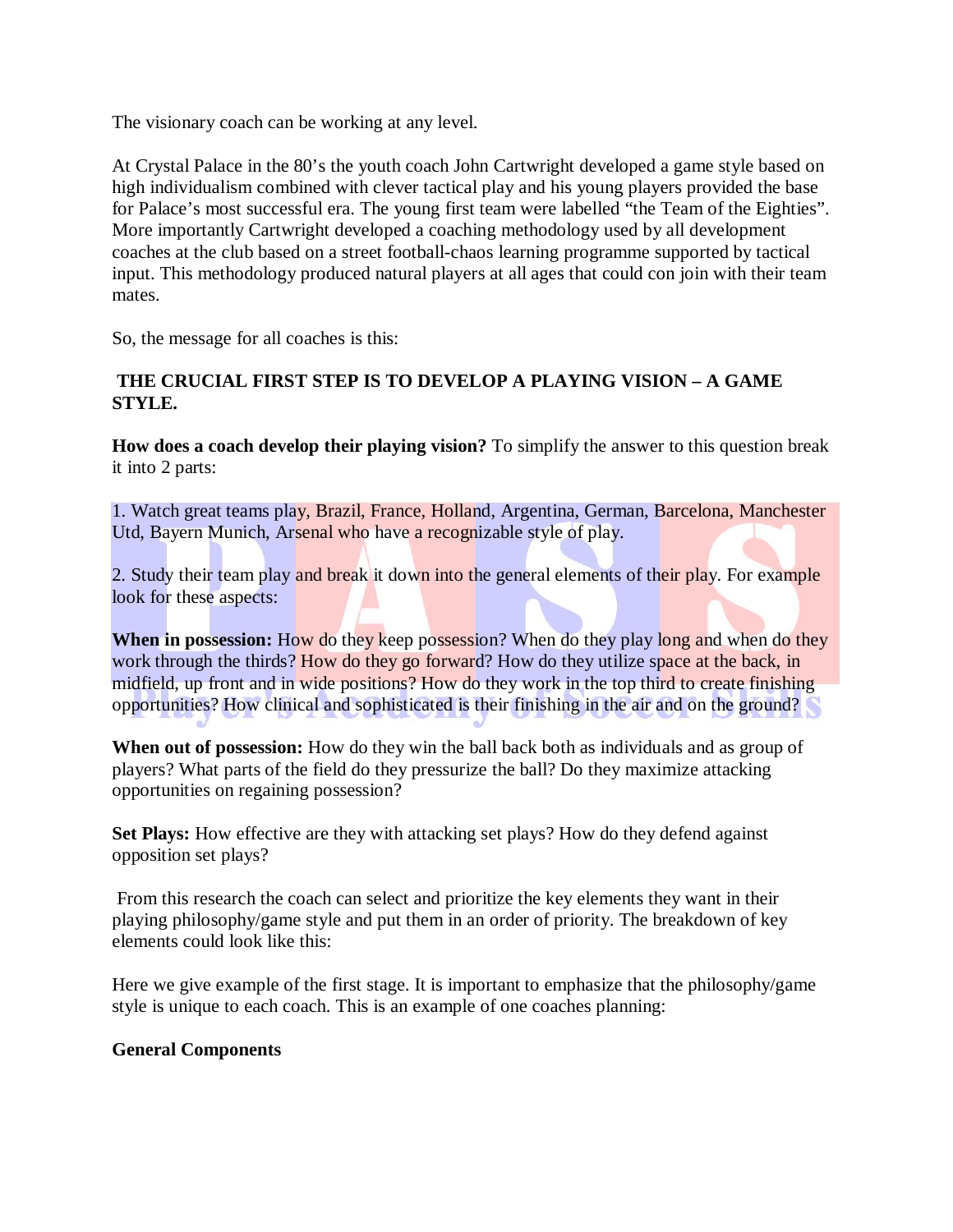- 1. *1. Govern the Ball: A team understanding of how to create and use space to keep the ball. To know and understand when to exploit playing long and when to exploit playing through the thirds*
- 2. *2. Going Forward With Certainty: A team Understanding of how to attack with cleverness whilst maintaining possession and achieving good possession in dangerous areas.*
- 3. *3. Create Clever Finishing Opportunities. Creating and achieving various finishing opportunities in and around the box. "Playing in areas" "2nd six yard box" "2nd Penalty Area" "POMO Situations".*
- 4. *4. Maximizing Finishing: Hitting the stanchions, 2 score easier than 1, following up deflections and rebounds, quality heading, volleying and curling shots.*
- 5. *5. Defending aggressively:. Attacking the opposition`s possession and winning the ball back in a quick clean and aggressive manner as individuals and as a team.*
- 6. *6. Maximizing possession and finishing opportunities on attacking set plays, corners, free kicks and, throw ins.*
- 7. *7. Minimizing possession and finishing opportunities for the opposition on their set plays, Corners, free kicks and throw ins.*
- 8. *8. Team mobility when in possession players moving and creating support positions defensive shape going narrow, squeezing /dropping in unison. Controlling opposition movement*

# **[The Secret of Planning –](http://keeptheball.wordpress.com/2010/03/24/the-secret-of-planning-part-2/) part 2**

Posted March 24, 2010 by Admin in [Coach Education,](http://en.wordpress.com/tag/coach-education/) [Player Development.](http://en.wordpress.com/tag/player-development/) Tagged: [planning,](http://en.wordpress.com/tag/planning/) [Roger Wilkinson,](http://en.wordpress.com/tag/roger-wilkinson/) [season.](http://en.wordpress.com/tag/season/) [Leave a Comment](http://keeptheball.wordpress.com/2010/03/24/the-secret-of-planning-part-2/#respond)

## The Secret of Planning – Part 2. my of Soccer Skills  $\overline{1}$ **By Roger Wilkinson**

Planning Step 2 – Tactical and Technical Breakdown

The coach should now take each component of the game style and break it down into the tactical and skill details needed to make each component of the game style work. The coach breaks down each element to identify the TACTICAL PRINCIPLES.

In breaking down the element, Keeping Possession the coach might consider some of the following: Support play, mobility, creating space, when to pass or run forwards with the ball, when to go sideways and when to go backwards, when and how to go long, when to play shorter – through the thirds.

Having established the tactical principles needed to make the general elements happen the coach now identifies the skills needed to enable the players to operate successfully in their tactical blue print.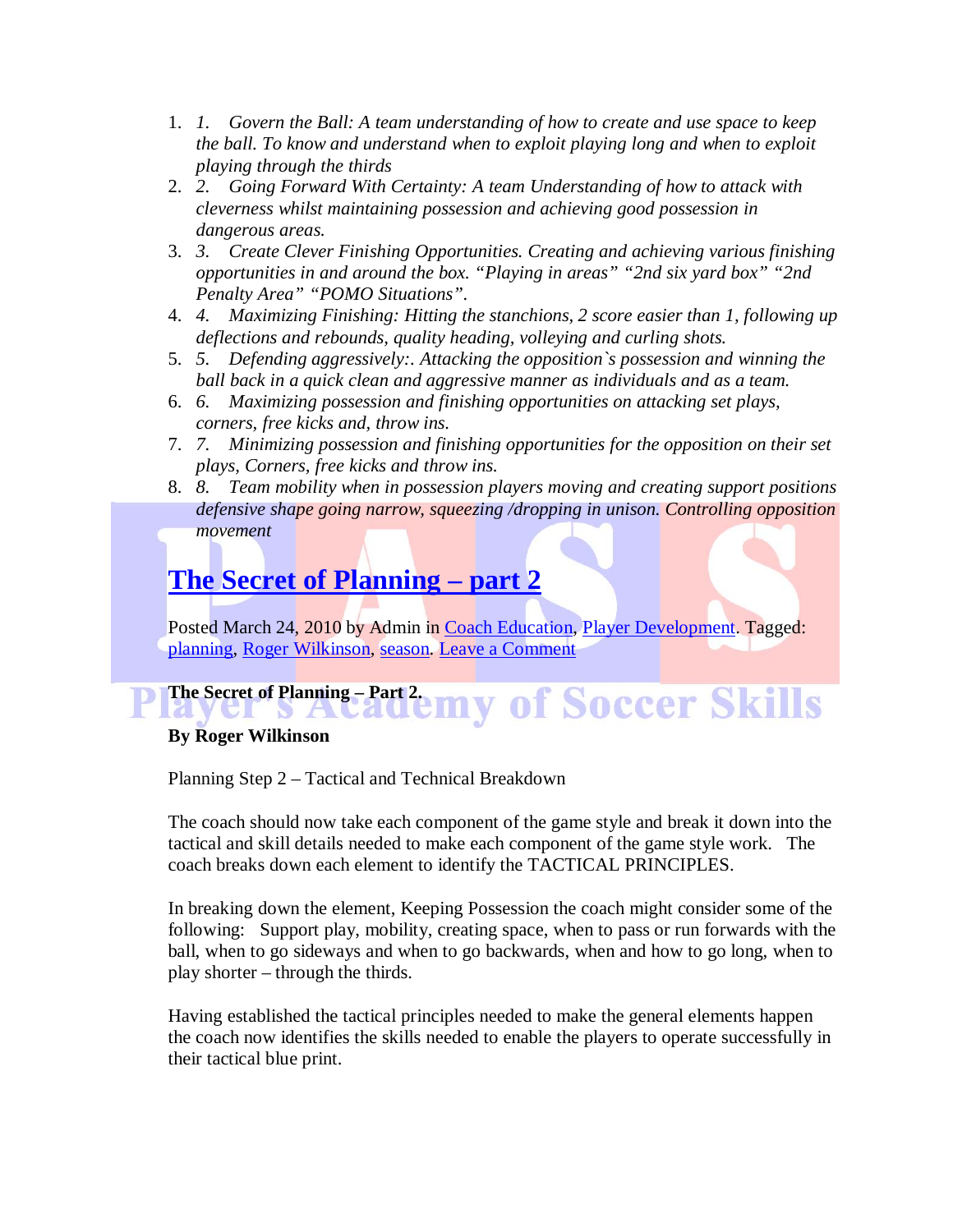For example, with Keeping Possession the key skills the coach wants to develop might be; Running and turning with the ball, beating opponents, passing long and short, receiving balls in the air and on the ground, wall passing and take over's, quick feet, body shapes, and "playing with your eyes up".

So the breakdown of the technical and tactical/skill elements could look like this.

**Component Technical Elements Tactical/Skill Elements**

| Govern the Ball. A team                                       | When and how to play round.                                    | Running with the ball with        |
|---------------------------------------------------------------|----------------------------------------------------------------|-----------------------------------|
| understanding of how to create                                | Creating overloads.                                            | both feet. Turning, screening     |
| and use space to keep the ball.                               | Recognising running in                                         | and tricks. Takeovers and wall    |
| To know and understand when                                   | opportunities. Starting again.                                 | passes. Support play. Soft        |
| to exploit playing long and                                   | Benchmark football (playing                                    | passing. Touch-move. Long         |
| when to exploit playing                                       | long and ring fencing the ball                                 | passing.                          |
| through the thirds.                                           | and opponents). Running                                        |                                   |
|                                                               | across defenders.                                              |                                   |
| Going Forward With Certainty. Playing from the back into      |                                                                | Running through space with        |
| A team understanding of how                                   | midfield. Midfield play rounds. both feet. Passing with the    |                                   |
| to attack with cleverness whilst Creating playing and running |                                                                | inside and outside of both feet.  |
| maintaining possession and                                    | in opportunities. Playing across Turning, tricks, wall passes. |                                   |
| achieving good possession in                                  | the field to play through the                                  | "Opening the curtain", body       |
| dangerous areas.                                              | field. Start agains. Counter                                   | position – shoulders, 1st run-    |
|                                                               | attack. Half positions.                                        | 2nd run. Open and closed          |
|                                                               |                                                                | turns. Passing on the floor and   |
| Plaver'                                                       |                                                                | in air.                           |
| <b>Create Clever Finishing</b>                                | Playing and running-in areas                                   | Playing in balls. Disguise        |
| Opportunities. Creating and                                   | on the sides of the box.                                       | passing. Runs and tricks to get   |
| achieving various finishing                                   | Creating opportunities on the                                  | into the box. Feinting set ups to |
| opportunities in and around the                               | edge of box. Playing and                                       | shoot. Crossing to near, far and  |
| box. Playing in areas, 2nd six                                | running into the box from wide 2nd six yard box. Pull backs    |                                   |
| yard box, 2nd penalty Area,                                   | positions. Creating crossing                                   | from the touch-line.              |
| POMO situations"                                              | opportunities. Half positions                                  |                                   |
| Maximizing Finishing. Hitting                                 | Scoring runs and 3rd man runs. Power Striking. Wrapping toe    |                                   |
| the stanchions, 2 score easier                                | Working offside trap. Mobility                                 | round the ball. Accurate          |
| than 1, following in for                                      | and inter change. Dropping                                     | finishing. 2 men striking.        |
| deflections and rebounds,                                     | out. Using space.                                              | Rebounding. Near post             |
| quality heading, volleying and                                |                                                                | deflections. Heading far post     |
| curling shots.                                                |                                                                | and central headers.              |
| Defending aggressively.                                       | Closing down as individual and Closing down. Feet and body     |                                   |
| Attacking the opposition's                                    | as a group. Staying in the pack. positions and distances.      |                                   |
| possession and winning the                                    | Depth and support in defence.                                  | Support positions. Talking.       |
| ball back in a quick clean and                                | Double teaming when                                            | Tackling with the front foot,     |
| aggressive manner as                                          | pressurizing. Recovery runs                                    | blocking, mirroring. Heading.     |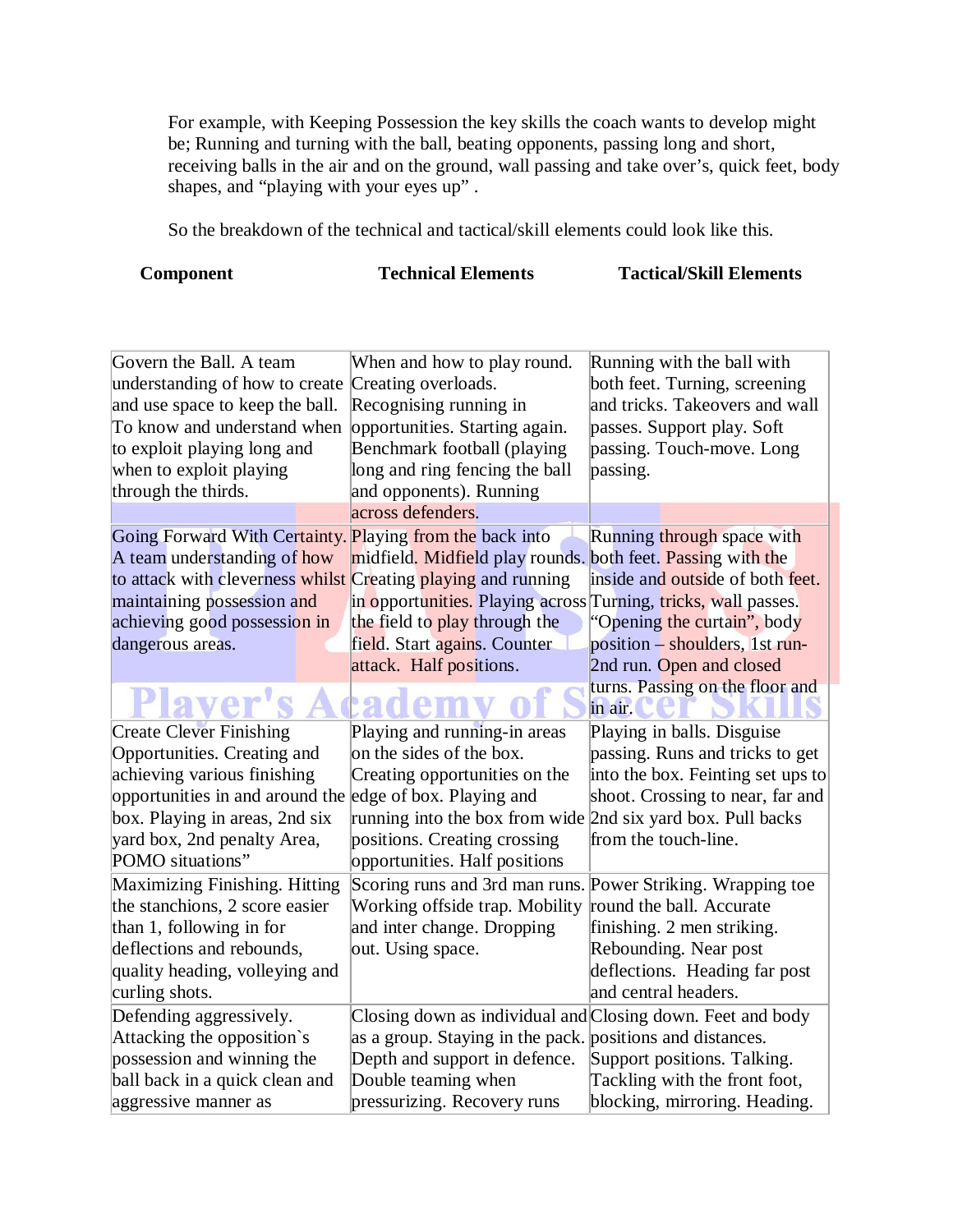| individuals and as a team.                                  | and positioning. Keeping the                                  | Tracking and marking.          |
|-------------------------------------------------------------|---------------------------------------------------------------|--------------------------------|
|                                                             | play in front. Pressure every                                 | Distances – space and man.     |
|                                                             | move. Communication                                           | Pushing up as a team.          |
| Maximizing possession and                                   | Throw ons. Corners. Back third Set play delivery - excellence |                                |
| finishing opportunities on                                  | free kicks, middle third free                                 | of delivery. Timing of runs.   |
| attacking set plays, corners,                               | kicks and front third free kicks. Disguise and tricks.        |                                |
| free kicks and throw ons.                                   | Goal kicks. Creating space for                                |                                |
|                                                             | effective delivery.                                           |                                |
| Minimizing possession and                                   | Blocking and sealing off key                                  | Blocking and marking.          |
| finishing opportunities for the                             | space and players. Mental                                     | Distances. Tracking. Heading.  |
| opposition on their set plays,                              | Concentration and alertness.                                  | Alertness.                     |
| corners, free kicks and throw                               | Effective walls and blocking.                                 |                                |
| ons.                                                        | "know your job"                                               |                                |
| Team mobility. Players moving Team shape. Stay in the pack. |                                                               | Getting the attackers head     |
| and creating support positions                              | 30m rule Fluid reaction to                                    | down on ball. Angle off each   |
| when in possession. Defensive                               | situations. Make the field when other. Fluid and quick        |                                |
| shape $-$ going narrow,                                     | big attacking and compact                                     | reactions to movement of ball. |
| squeezing and dropping in                                   | defending. Transition periods.                                | High tempo.                    |
| unison. Controlling opposition                              |                                                               |                                |
| movement.                                                   |                                                               |                                |
|                                                             |                                                               |                                |

Planning step 3 – Season Planning:

"Fail to plan, plan to fail"

The coach having identified and prioritized their game style, tactics and skills must now organize their season coaching plan in order to coach the team to play in the style they wish. The key to this planning is for the coach to systematically ensure that the tactical and skill fundamentals are developed and coached to the team in a logical and easy to learn manner and that the team are also mentally and physically prepared. Most coaches break down the season into phases that look like this:

*Pre Season*

*Early Season*

*Mid Season*

*Late Season*

*Post Season*

**Pre Season-** This is where the players come in for preparatory training and coaching this period is usually 5 to 7 weeks before the competition starts. Here the coach is establishing the base for the season by making sure the players fully understand and can operate within the Game style.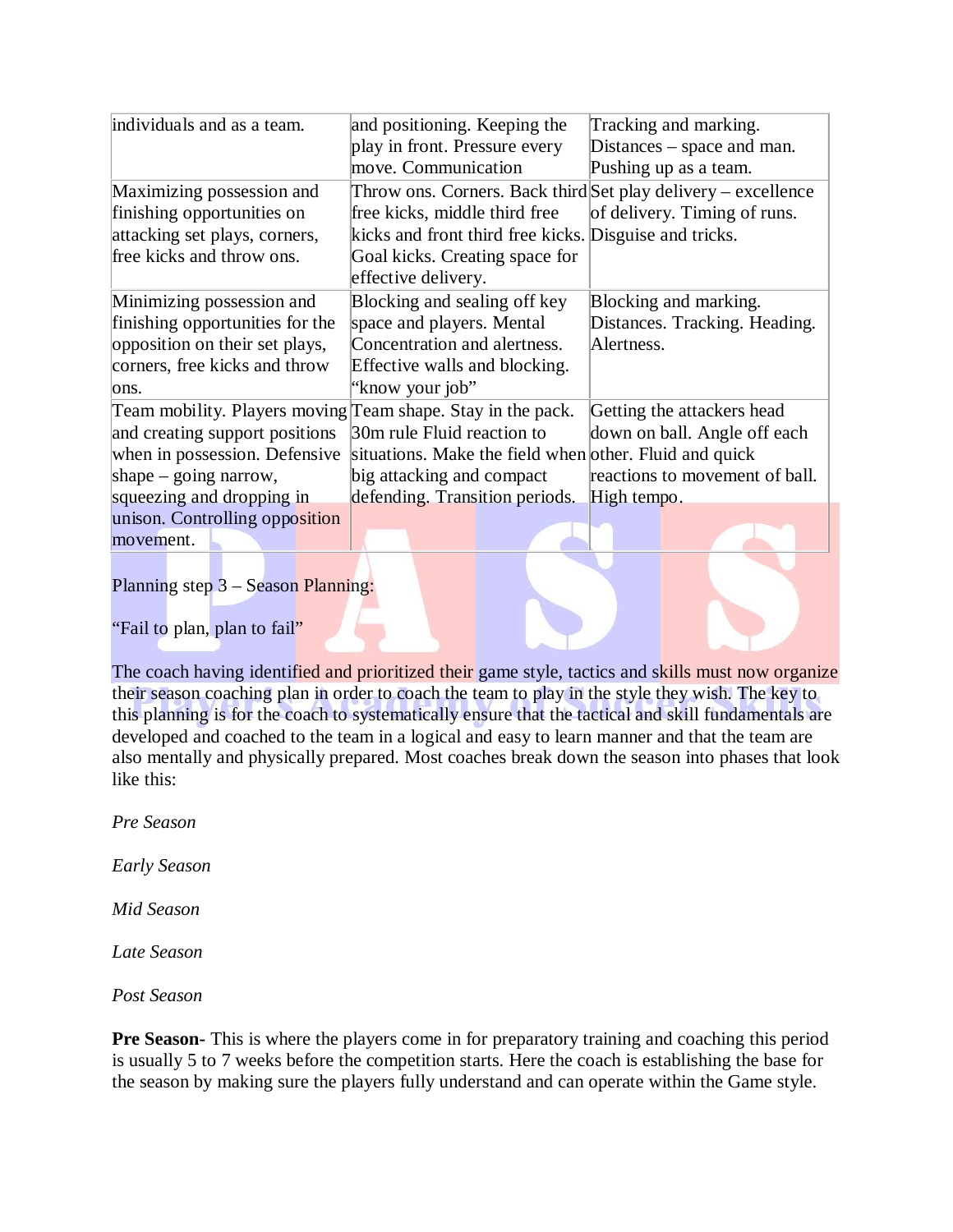- (a) The general elements
- (b) The tactical requirements
- (c) The skills needed

The coach also prepares the players physically to enable them to have the stamina, endurance, speed, strength and mobility to play this way for 90 minutes.

The coach must not forget the mental aspects of team play and in pre season establishes the morale, rules and expectancy of the players interacting as a group on and off the pitch

**Early Season-** This is the first third of the competitive season. The coach will still be assessing the players measured against the Game style.

*It must be said here, that the coach at all phases of the season must be aware of the general club and league administration requirements. As part of their planning the coach should appoint competent back up staff to ensure the team is administered efficiently.* 

Some of the work will be re-establishing tactics and skills that have not been properly bedded down in pre season; the rest of the work will be further developing the Game style blueprint.

Success will be measured in different ways depending on whether the coach is a development coach where player development is more important than results (although results are all important and impact on the confidence of the players) or a senior first team coach where results are all important (but where winning without style is still a negative)

The coach will also be ensuring the players are maintaining and increasing their physical capabilities according to their strengths and weaknesses and the requirements of the game.

The coach should be giving regular feedback to players on their physical performance.

*Regarding physical training for younger players, it is usually assumed that up to ages 12-14 if the practical playing sessions are sufficiently realistic and well planned then no extra physical work should be necessary.*

The coach will also be working on the individual psychological requirements of their players in relation to their individual performances and their role in the team on and off the pitch.

The importance of the coach in relation to motivating the player and helping the players motivate themselves should not be under estimated. Regular feedback to the players in this aspect is vital.

The coach should always be checking with his assistants to ensure the administration and organization of the team is as efficient as it can be. Even at grassroots junior level a team that is well-organized saves coaches and managers from unnecessarily wasting time and resources.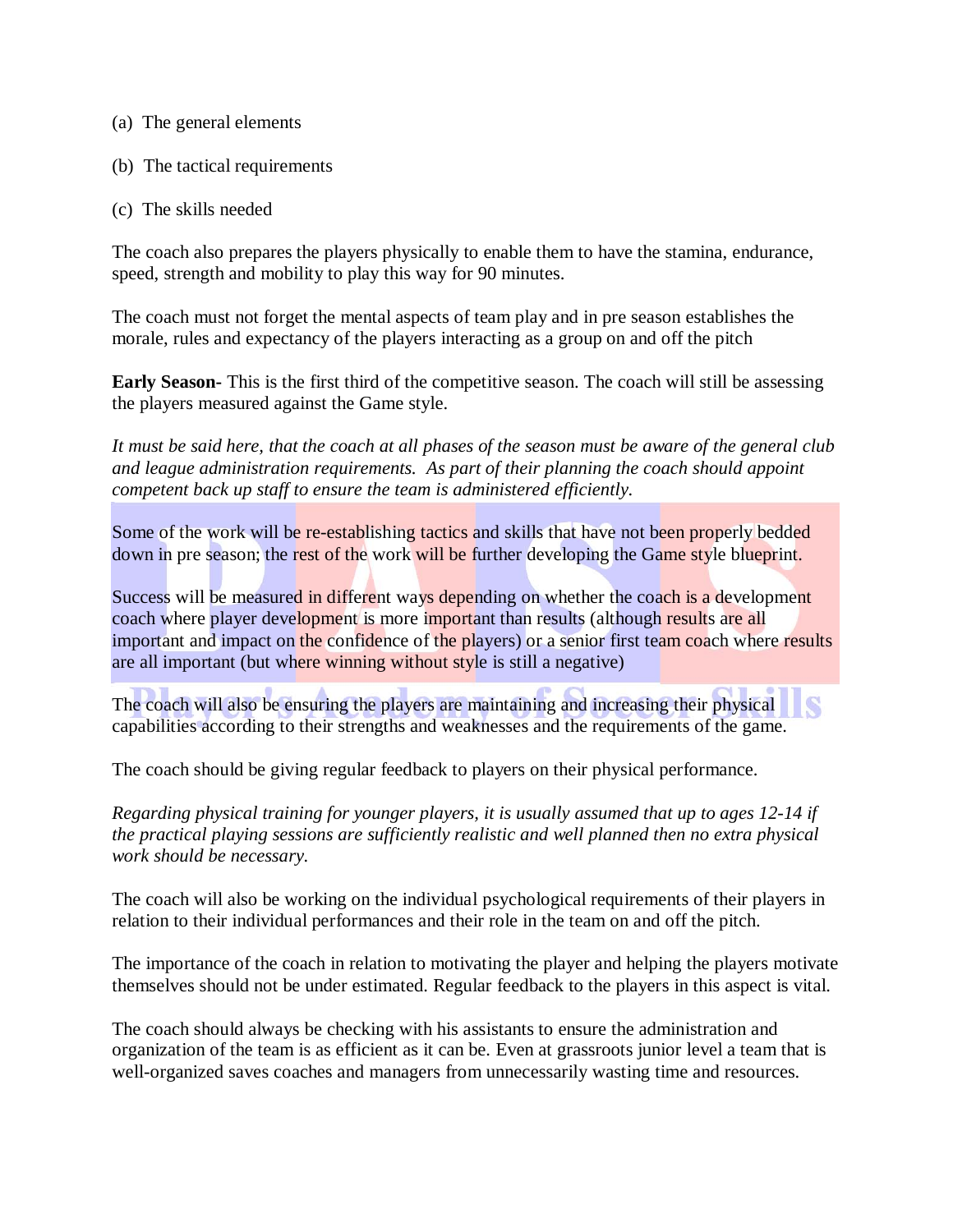**Mid Season-** This is the middle third of the competitive season. This is the make or break time for the team and the coach. This is where; if the blueprint is right the team will be playing according to the vision of the coach and putting on the performances.

Once again the coach will be adjusting and improving the style of the play of the team whilst looking to further extend the player capabilities both tactically and skilfully.

It is useful here (and in fact at any stage in the season) to get a colleague or friend to do a scouting report on the team to give feedback to the coach in order to give a fresh perspective.

The coach`s Game style breakdown will always be first point of reference for assessment of the players tactical and skill match day performance.

Physically the coach will probably breakdown this phase into 2 parts. In the first 2/3rds of midseason the coach will maintain the intensity of the physical work the players require to produce top class performance.

In the last 3rd of this period the coach will change his/her focus on to maintaining the fitness base established in the players to keep them fresh and avoid burn out. So during the mid-season phase coaches will usually be required to improve and then maintain fitness.

Psychologically, as always the coach should be giving individual feedback to the players to aid their improvement. The coach must always be monitoring the confidence of the player to provide feedback and support.

It is also important to maintain the team spirit to develop a strong work ethic, self-discipline and camaraderie amongst the players on and off the field. With younger players using the team to develop and support good values as well as teaching children how to relate with their peers and adults (the coach) is an important function of the coach.

Late Season –This is the last third of the competitive season.

It is in this phase that the coach must keep their work interesting and challenging. This is the "business end" of the season – where the team will be in one of the three situations.

- 1) Challenging for honours in the top third of the league.
- 2) Fighting to avoid finishing in the bottom 3 teams and may be relegated.
- 3) Mid table and needing to maintain playing momentum.

Whatever position the coach should constantly work to improve all facets of individual and team play to squeeze the full potential out of their players.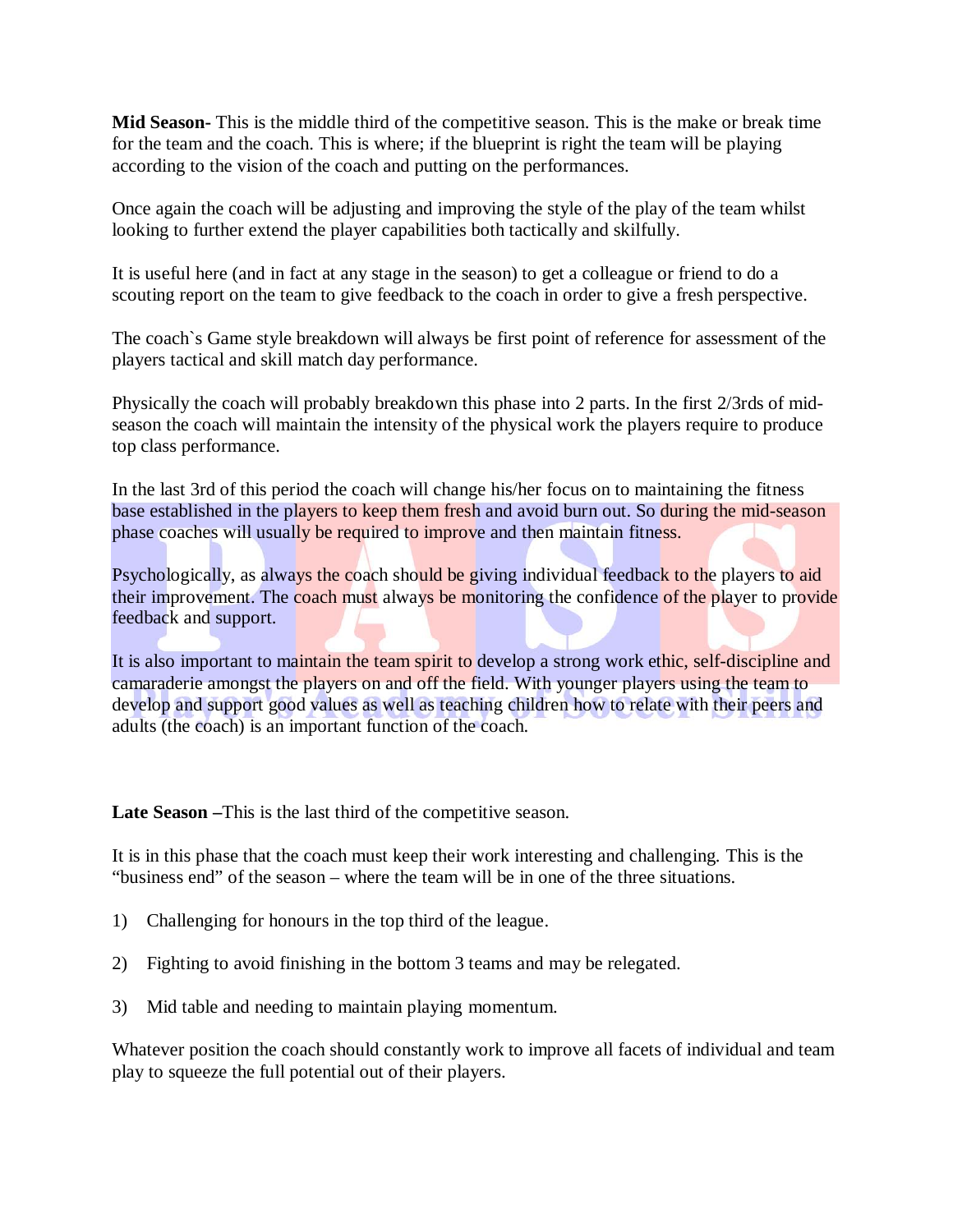Sessions should be challenging, enjoyable BUT also realistic to the demands of the Game style blueprint.

The coaches previous work on the tactical and skill aspects and how successfully they have been established in the player will be crucial, whatever the league position, at this stage of the season.

Physiologically the coach is concerned with maintaining freshness in the players at this stage the majority of physical work will concern itself with speed and sharpness and avoiding burn out.

Psychologically the coach will need to work in different ways depending on which of the 3 league positions the team is in:

(a) If challenging for honours it is important the players do not get too excited or over motivated on match day but instead focus on doing their jobs and concentrate fully throughout the 90 mins. It is just as important to maintain this calm and concentrated approach in training.

(b) If the team is mid table then the coach might want to set specific targets for the players and the team, it might be worth introducing a reward system to make the end of the season more challenging for the players. The key in this situation is to create enthusiasm in the team to train and complete.

(c) If the team is at the bottom end of the league then the coach and the team are fighting to achieve a more respectable position. The players confidence will be paramount as, without doubt, they will be having doubts about their ability. Here it is important that the coach concentrates on the positives and not the negatives.

**Post Season – It is important to close of the season effectively. First of all by individually giving** feedback to players and assistants. Then by having a team meeting where the team can officially close the season with tributes and thanks being given and received and players being told about future playing opportunities.

*Every season for the coach is a learning experience for the next season.*

The post season for the coach is most important, it is a time to reflect on their game style, player selection, planning, coaching, team organization, team motivation, team fitness and general administration. To gain insights from the positive aspects of the season and to learn what to avoid from the negative aspects of the season.

Here is an example of pre Season planning in all aspects.

# **TECHNICAL/TACTICAL**

**Week 1:** Govern the ball-Technical requirements running, passing, take-overs, screening, turning, and tricks. Tactical requirements in the back third, middle third, front third and whole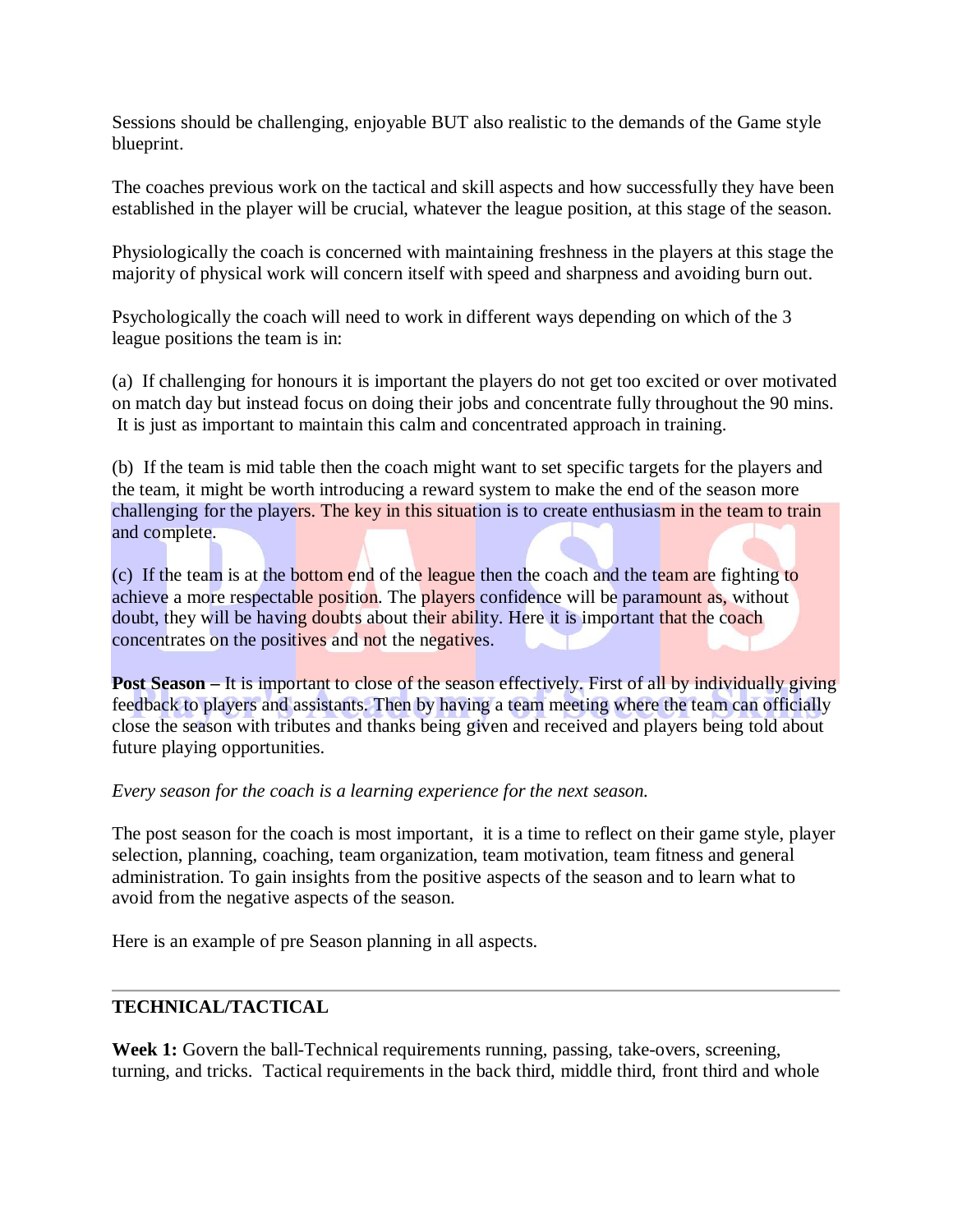pitch tactical requirements. "The blue print" for playing through the thirds. Defensive basics to win and then play.

**Week 2**: Introduce rotation through the thirds, attacking and defending. Establish individual responsibilities throughout the Game style blueprint. Work on benchmark balls. Establish defensive support play. Introduce set plays.

**Week 3**: Work on going forward and retaining possession. Runs with and without the ball. When to play round, when to start again. Playing into space inside box -"playing in ". Working in front of and around the side of the penalty box. Work on general finishing. Set plays. Defensive closing down and support.

**Week 4**: Use a full pitch to work on defensive shape including individual responsibilities and group responsibilities. Full pitch on attacking shape, creating space,  $1<sup>st</sup>$  and  $2nd$  runs, cross field and diving in runs and spins. Set plays.

Week 5: Play games against overloaded teams. Change pitch shapes. Extend defensive responsibilities. Introduce high tempo play. Individual responsibilities within the game style. Set plays.

**Soccer Skills** 

# **PHYSIOLOGICAL**

**Week 1**: 400/300 meter runs, introduce circuits, hill running.

**Week 2**: 400/300m runs, circuits, hill runs.

**Week 3**: 300/200/100m runs, extended circuits, hill runs.

**Week 4**: 300/200/100m runs, extended circuits, hill runs.

**Week 5**: 100/70/50/20m runs, circuits.

## **PSYCHOLOGICAL/TEAM MORALE**

**Week 1**: Team ethic, individual responsibilities, team morale and self-image.

**Week 2**: Team ethic, Individual responsibilities, team morale and self-image.

**Week 3**: Team and coach feedback, individual player and self assessment and group bonding.

**Week 4**: Team target setting, individual player target setting and group challenges

**Week 5**: When are we working as a group? When are we working as an individual? Identify future goals.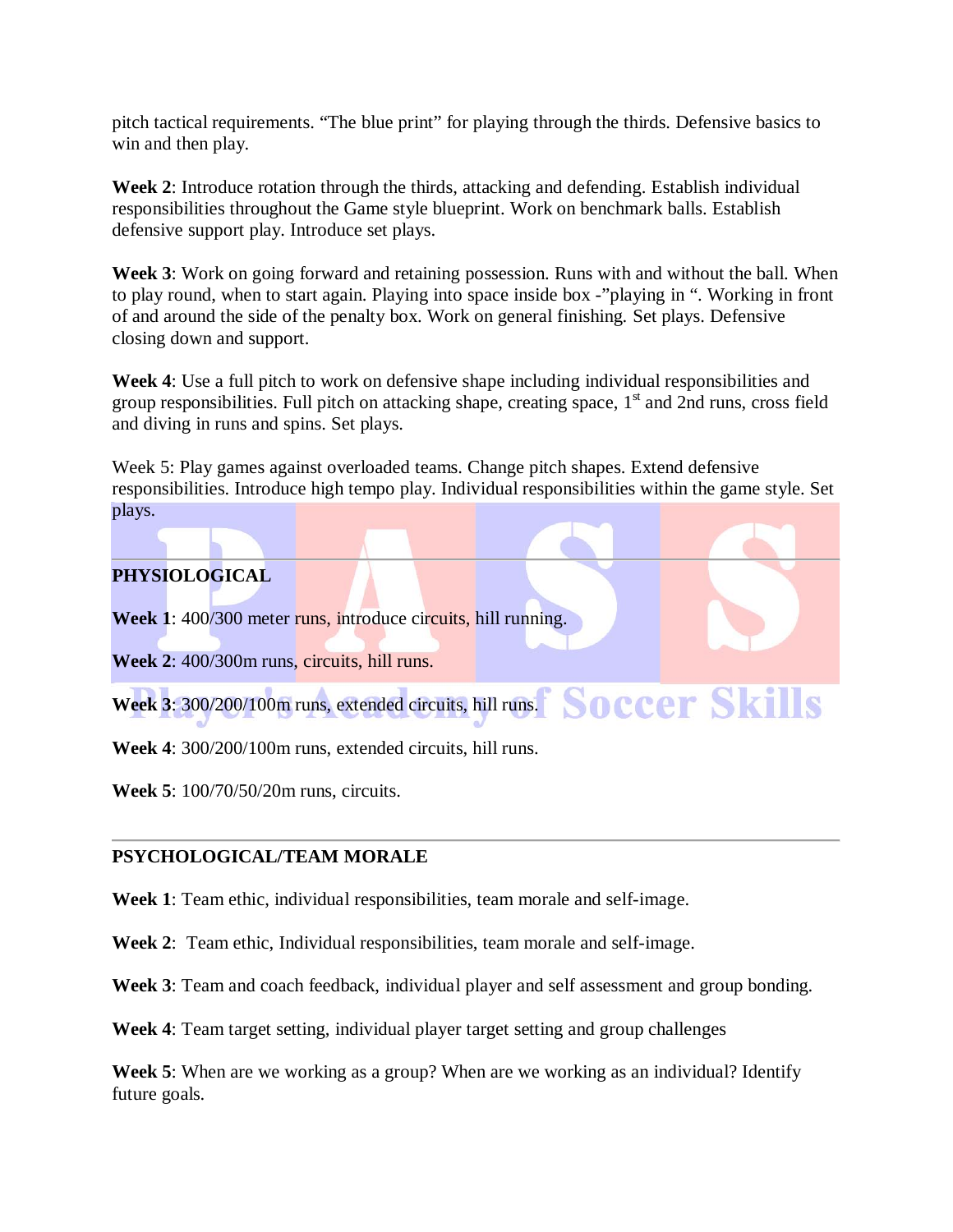#### **ADMINISTRATION/ORGANISATION**

**Week 1**: Training times-Transport, equipment, storage, training kit, i.e. balls, bibs, cones and physio requirements

**Week 2**: Reference previous week. Pre season games organised.

**Week 3**: Training kit handed out to the squad. Pre season games organised. Check with physio re: injured players.

**Week 4**: Hand out fixture list for the season. Check league administration and physio report

**Week 5**: Ensure squad numbers are indexed for the league. Give out tickets and parking passes, physio report.

#### **What do you want to achieve at the end of this period?**

Team to be drilled and trained into their game requirements, including set plays. Team has achieved a high level of all round fitness. Team has a sense of self-image.

#### **What have you achieved?**

Team has 90% understanding of game style, fitness is good, team spirit developing.

#### Planning Step 4 – Session Planning

**Academy of** To initiate the session planning process the coach looks at the strategies, tactics and skills they have prioritized in the season planner.

All session`s should be following on from a previous session and be the preparation for the next session. Too often coaches put on a variety of sessions that have no "spine of development" linking one to the other because they have not developed a programme of work designed to produce a game style.

Session`s are often broken down in to 3 parts:

(a) The group introductory session to develop the skills needed to make the theme of the session work.

(b) The small area work that beds in the tactical ideas needed in the theme of the session.

(c) The full game situation where the coach re-emphasises to the players the skills and tactics practiced in (a) and (b) to successfully perform as individuals and as a team in realistic game situations.